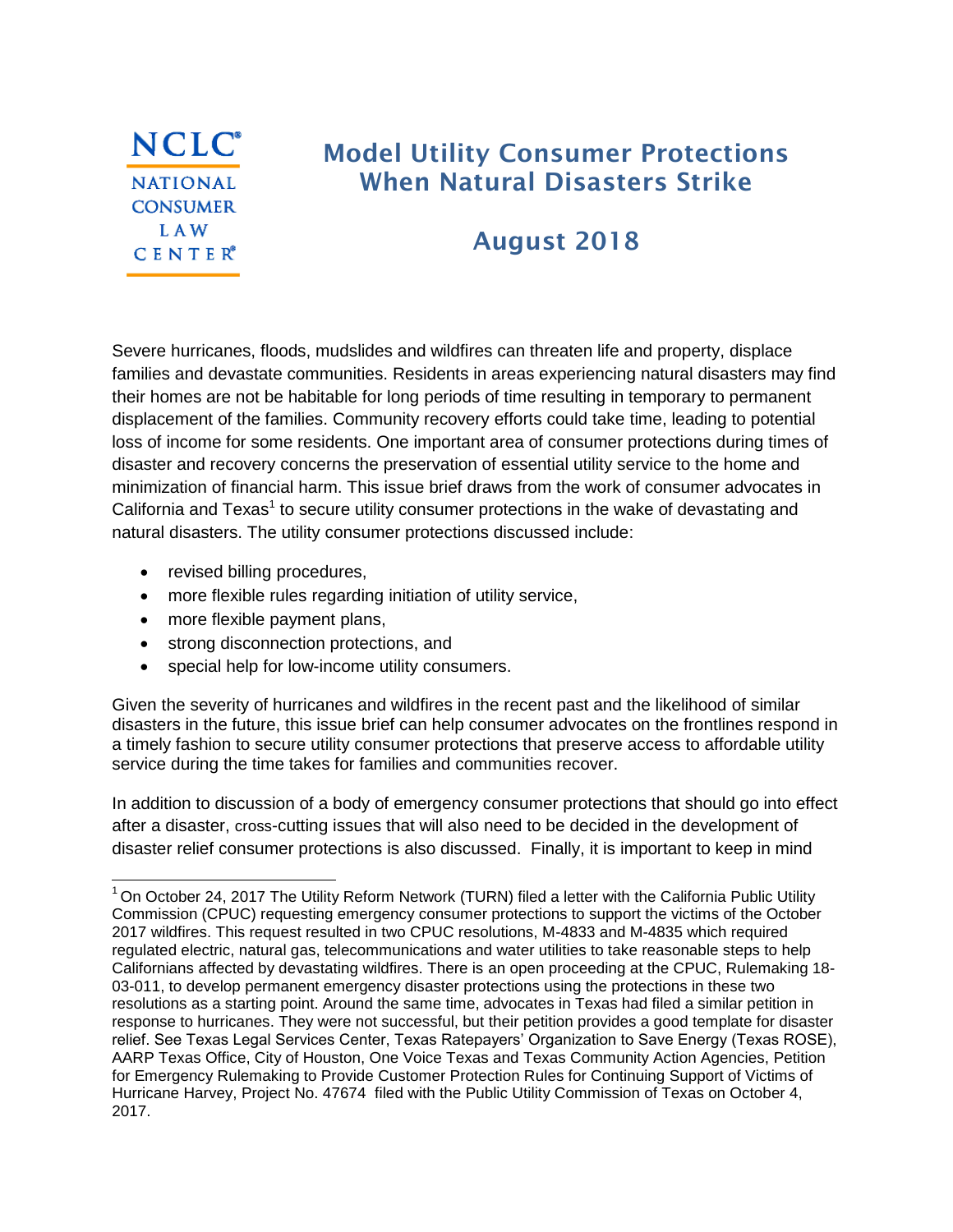that not all utilities are regulated in the same manner. These distinctions, in the choice of a forum, are discussed at the end.

### **Natural Disaster Emergency Utility Consumer Protections**

In natural disaster situations, homeowners may be displaced temporarily or permanently because the home is not habitable or the area is not safe. In response to the wildfires in California, the California Public Utilities Commission passed emergency resolutions that protect access to essential utility service and reduce the risk of financial harm for consumers living in disaster areas.

#### **Emergency Rules to Help Consumers Reconnect Essential Utility Services**

- 1. **Waive Deposits**: Utilities should be required to waive deposit requirements for residents in affected areas. This protection removes a major barrier to service for displaced residents who have been forced to seek temporary housing and/or relocate as they seek to reestablish essential utility service. $2$
- 2. **Provide Expedited Move-In and Move-Out Service Requests**. Given the potential for households to be transitioning from temporary to more permanent housing situations as they recover from a natural disaster, the utilities should be required to expedite the move-in and move-out (sometimes referred to as "turn-on/turn-off") processing time.<sup>3</sup>
- 3. **Offer More Lenient Payment Plans**: Households facing the challenge of recovering from a natural disaster will likely be facing numerous financial obligations (e.g., repairing a home, replacing a car and household goods). Some of these households may have already been struggling to pay their utility bills and owe the utility company for unpaid bills. Yet access to utility service is essential for habitable housing, so utilities should work with consumers and offer a payment plan where the initial payment is affordable, for example, no greater than 20% of the amount owned up front, with the balance to be paid over at least a year. $4$

#### **Emergency Rules to Help Consumers Maintain Essential Utility Services**

- 1. **Disconnection Protections**: Utilities should suspend disconnection for nonpayment following a natural disaster. It is foreseeable that consumers will fall behind on their utility bills as they face the financial challenges of rebuilding their homes and lives after a natural disaster. Yet access to utility service is essential for habitable housing, so this rule will help provide some stability for consumers as they rebuild their lives. $^5\,$
- 2. **Waiver of Late Fees**: Similarly, utilities should be prohibited from assessing late payment fees on consumers after a natural disaster so that consumers, who are

 2 See e.g., CPUC Resolution M-4833 (Nov. 9. 2017) at p.5.

 $3$  See e.g., CPUC Resolution M-4833 (Nov. 9. 2017) at p.5.

 $4$  See e.g., CPUC Resolution M-4833 (Nov. 9. 2017) at pp.6-7.

 $5$  See e.g., CPUC Resolution M-4833 (Nov. 9. 2017) at p.7.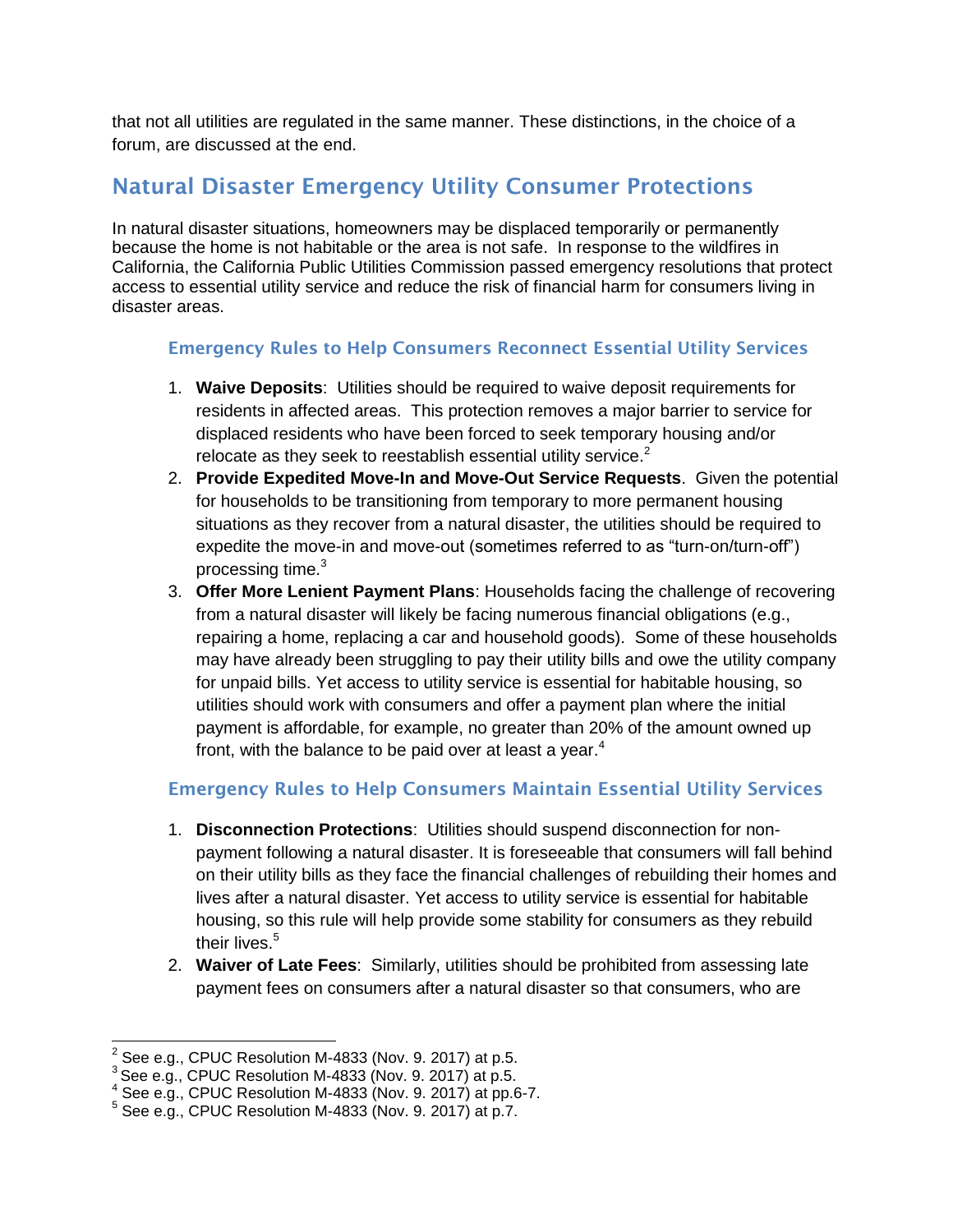facing the financial challenges of rebuilding their lives, are protected from even larger debt due to fees during this fragile period. $6$ 

3. **Low-Income Assistance Programs**: To the extent that there are low-income utility consumer bill assistance programs, those program implementation rules should be reviewed to avoid inadvertent loss of benefits due to an inability to re-certify eligibility due to loss of access to documentation or change in address due to temporary or transitional housing situations. Community-based organizations should be enlisted to help increase enrollment in the low-income assistance programs as more households may now qualify due to the sudden drop in financial resources due to the natural disaster.<sup>7</sup>

### **Emergency Rules Regarding Billing to a Household Hit by Disaster**

Disasters often result in the displacement of households, sometimes for indeterminate periods of time. Household displacements can be caused by mandatory evacuation orders, damage to the home, loss of employment and other factors stemming from a disaster. Consumers will benefit from the following emergency billing rules:

- 1. **Discontinue Billing**: When a family is forced to relocate due to a natural disaster or the home is uninhabitable due to the disaster, the utility should discontinue billing and not charge the consumer a disconnection fee. $8$  This protects the homeowner from being charged for services that were not used and from additional fees tied to discontinuance of service.<sup>9</sup>
- 2. **Adjust Estimated Billing**: In cases where a utility estimates a consumer"s bills, the utility should be prohibited from billing for energy usage estimates for the time the home was unoccupied due to the natural disaster.<sup>10</sup> This protects utility consumers by having bills that reflect reduced consumption stemming from the natural disaster.
- 3. **Adjust Minimum Bills**: In cases where utilities charge monthly access charges or minimum charges, utilities must prorate such charges to account for periods where the consumer's home was unserviceable due to the natural disaster.<sup>11</sup> This protects consumers from paying utility charges when their home is without service due to the natural disaster.

### **Obligation to Notify Consumers of these Emergency Protections**

Utilities should be required to advertise these emergency protections and to work with other disaster relief agencies and community-based organizations to ensure affected consumers are aware of their rights under the emergency protections.<sup>12</sup>

  $^6$  See e.g., CPUC Resolution M-4833 (Nov. 9. 2017) at p.7.

<sup>7</sup> See e.g., CPUC Resolution M-4833 (Nov. 9. 2017) at pp.7-8.

 $8$  See e.g., CPUC Resolution M-4833 (Nov. 9. 2017) at p.6.

 $9$  See e.g., CPUC Resolution M-4833 (Nov. 9. 2017) at p.6.

 $10$ See e.g., CPUC Resolution M-4833 (Nov. 9. 2017) at p.6.

<sup>&</sup>lt;sup>11</sup> See e.g., CPUC Resolution M-4833 (Nov. 9. 2017) at p.6.

<sup>12</sup> See e.g., CPUC Resolution M-4833 (Nov. 9. 2017) at pp. 32-33.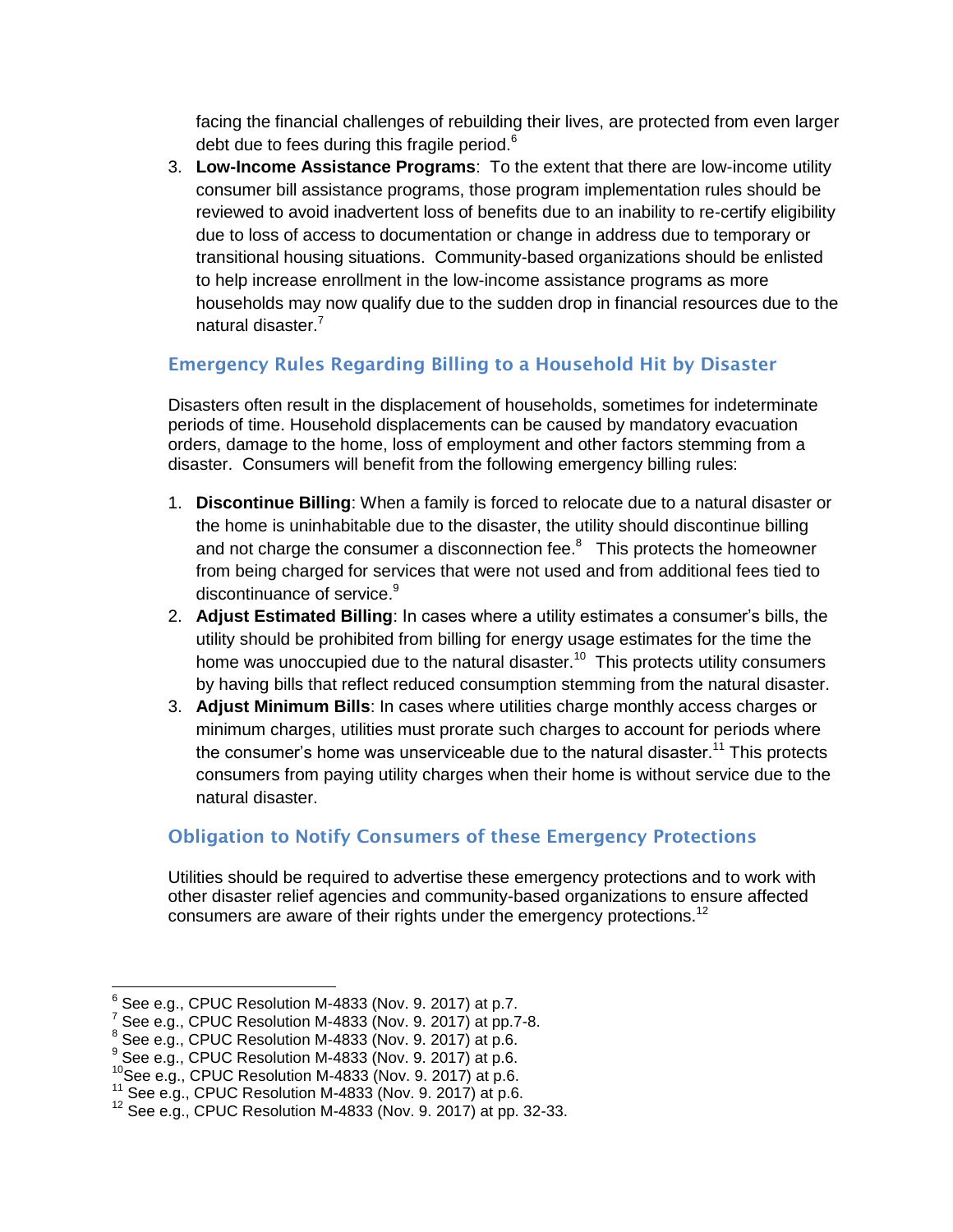## **Overarching Disaster Relief Design Issues**

- 1. **What should trigger the emergency disaster relief consumer protections?** One of the issues in California"s utility commission proceeding to develop disaster relief protection rules is defining a trigger for disaster relief. This is an ongoing rulemaking and one of the recommendations is to use a governor"s state of emergency declaration in cases affecting the delivery or receipt of utility service or serious degradation in service quality.
- 2. **How long should the protections be in place?** Another cross cutting issue is the duration of the disaster relief protections. Consumer advocates in the California utility commission proceeding are advocating that emergency consumer protections be in effect for one year from the declaration of emergency, subject to flexibility to extend or shorten this period if circumstances warrant such modification.
- 3. **Who should be covered by these protections?** This is an issue of how you define the protected class of consumers. Consumer advocates in the California utility commission proceeding have argued that residential consumers and small businesses that have been affected by the disaster should be covered by the protections. The protections should cover residential consumers broadly, not just utility customers of record. For example, tenants in a master-metered building who have been displaced and need to start utility service should receive protections. Furthermore, consumers who may not live in the disaster area, but whose place of employment was destroyed or damaged, may fall behind on their utility bills and should be protected by the disaster relief rules (for example, more lenient payment plans).
- 4. **How should utilities implement the protections/demonstrate compliance?** The California Utility Commission Proceeding Rulemaking 18-03-011 will explore lessons learned from the utilities implementation of the emergency consumer protections required in Resolutions M-4833 and M-4835 and addresses these questions.
- 5. **How should the costs of these protections be recovered?** In California, the Commission allowed utilities to track the incremental costs from implementation of these consumer protections in Wildfire Customer Protections Memorandum Accounts or Catastrophic Event Memorandum Accounts for review in a General Rate Case or other proceeding.<sup>13</sup>

## **Picking a Forum**

In general, state utility commissions<sup>14</sup> have jurisdiction over the larger, investor-owned utilities (e.g., investor-owned electric and natural gas companies) in a state as well as smaller, investorowned utilities (e.g., investor-owned water company). By seeking disaster relief consumer protections at the state utility commission, advocates can potentially protect a large number of consumers throughout the state. Some utilities are publically-owned and fall under the

  $13$  See e.g., CPUC Resolution M-4833 (Nov. 9. 2017) at pp.8 and 16.

<sup>&</sup>lt;sup>14</sup> These commissions have different names in different states (e.g., Public Utility Commission or Public Service Commission). For a list of state utility commissions, visit [https://www.naruc.org/about](https://www.naruc.org/about-naruc/regulatory-commissions/)[naruc/regulatory-commissions/](https://www.naruc.org/about-naruc/regulatory-commissions/) .